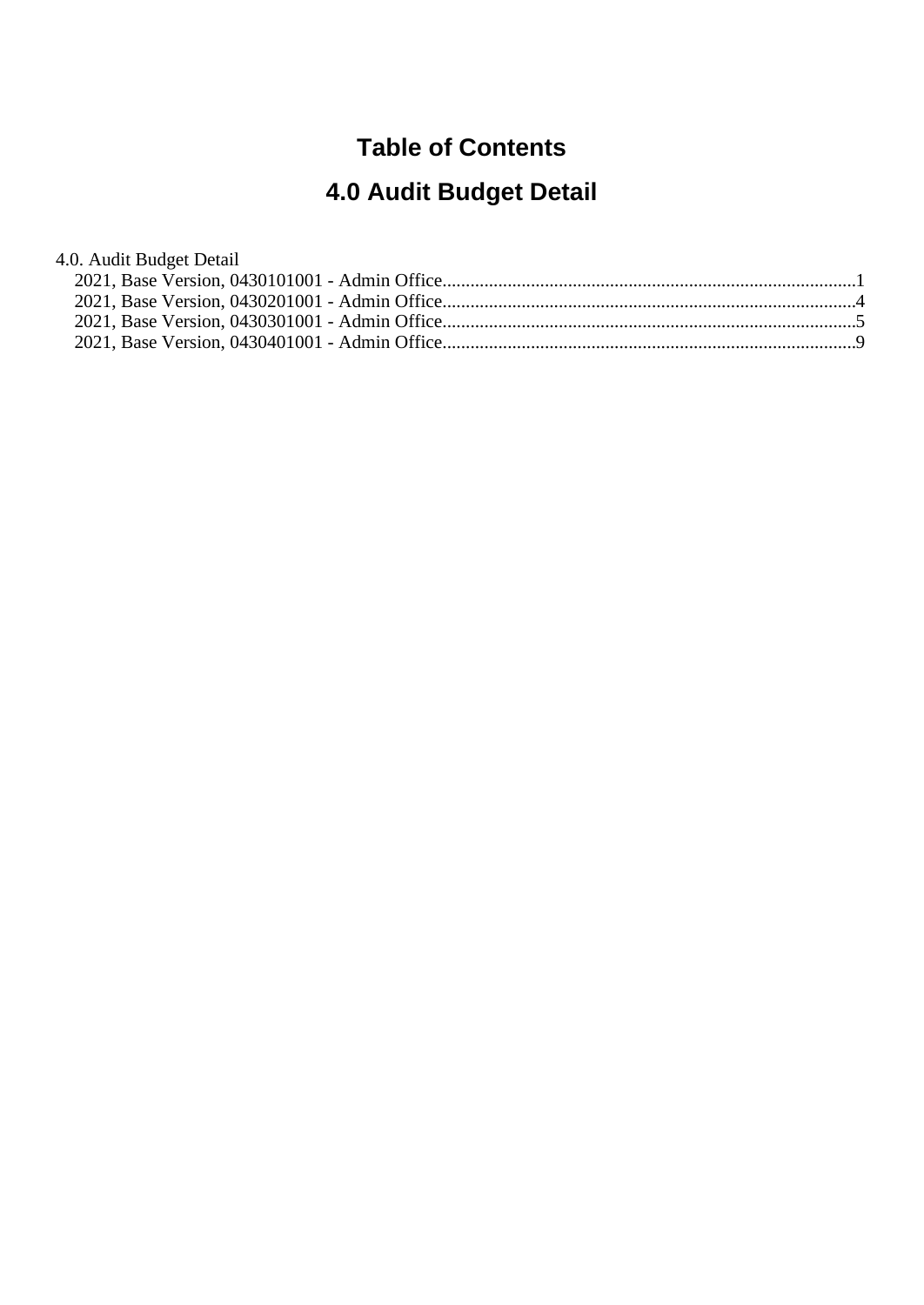<span id="page-1-0"></span>

| 0430101001 - Admin Office                                                     | 46,633,265 |
|-------------------------------------------------------------------------------|------------|
| 11001 - Central GoG & CF                                                      | 2,231,076  |
| 390101 - Improve efficiency & effectiveness of road transpt infrasture & serv | 200,000    |
| 04301 - Management And Administration                                         | 200,000    |
| 04301001 - General Administration                                             | 200,000    |
| <b>Unspecified Project</b>                                                    | 200,000    |
| 085101 - Internal management of the organisation                              | 200,000    |
| 22101 - Materials and Office Consumables                                      | 120,000    |
| 2210101 - Printed Material and Stationery                                     | 40,000     |
| 2210102 - Office Facilities, Supplies and Accessorie                          | 30,000     |
| 2210104 - Medical Supplies                                                    | 50,000     |
| 22102 - Utilities                                                             | 50,000     |
| 2210206 - Armed Guard and Security                                            | 50,000     |
| 22105 - Travel and Transport                                                  | 30,000     |
| 2210502 - Maintenance and Repairs - Official Vehic                            | 30,000     |
| 390202 - 11.2 Improve transport and road safety                               | 1,470,000  |
| 04301 - Management And Administration                                         | 1,470,000  |
| 04301001 - General Administration                                             | 1,470,000  |
| <b>Unspecified Project</b>                                                    | 1,470,000  |
| 043001 - Construction, rehabilitation and maintenance of transport inf        | 1,470,000  |
| 31131 - Infrastructure Assets                                                 | 1,470,000  |
| 3113163 - WIP-Harbour and Landing Sites                                       | 1,470,000  |
| <b>Unspecified Policy</b>                                                     | 561,076    |
| 04301 - Management And Administration                                         | 561,076    |
| 04301001 - General Administration                                             | 72,831     |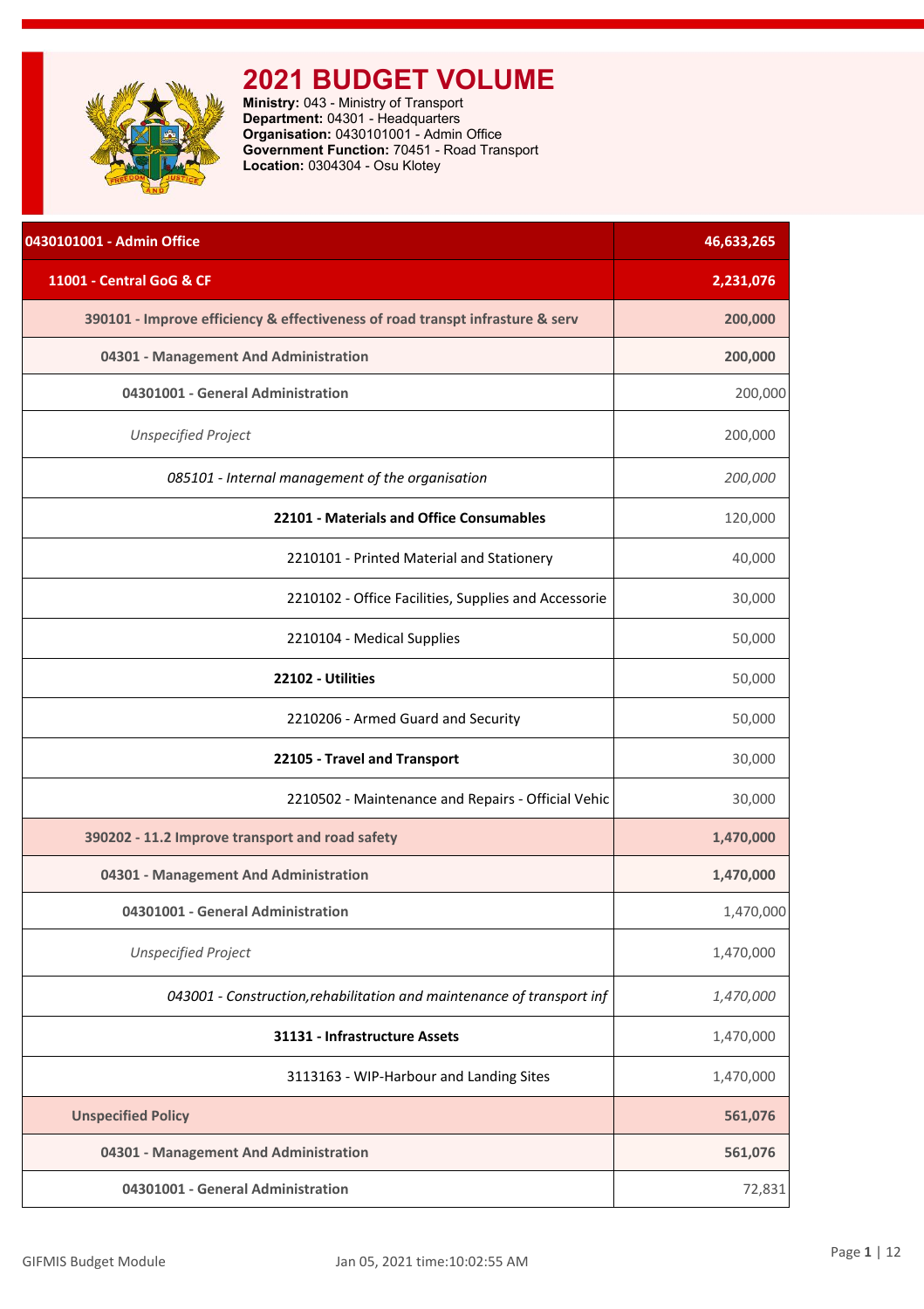

| <b>Unspecified Project</b>                                             | 72,831     |
|------------------------------------------------------------------------|------------|
| <b>Unspecified Operations</b>                                          | 72,831     |
| 21112 - Other Allowances                                               | 72,831     |
| 2111202 - Bicycle Maintenance Allowance                                | 210        |
| 2111203 - Car Maintenance Allowance                                    | 2,520      |
| 2111222 - Watchman Extra Days Allowance                                | 6,418      |
| 2111223 - Basic PE Related Allowances                                  | 6,500      |
| 2111227 - Clothing Allowance                                           | 5,242      |
| 2111233 - Entertainment Allowance                                      | 5,242      |
| 2111234 - Fuel Allowance                                               | 14,101     |
| 2111236 - Housing Subsidy/Allowance                                    | 5,612      |
| 2111245 - Domestic Servants Allowance                                  | 11,021     |
| 2111247 - Utility Allowance                                            | 9,467      |
| 2111257 - Compensatory Allowance                                       | 6,500      |
| 04301003 - Human Resource Development                                  | 488,244    |
| <b>Unspecified Project</b>                                             | 488,244    |
| <b>Unspecified Operations</b>                                          | 488,244    |
| 2111001 - Established Post                                             | 488,244    |
| 13402 - Donor Pooled                                                   | 44,402,189 |
| 390202 - 11.2 Improve transport and road safety                        | 44,402,189 |
| 04301 - Management And Administration                                  | 44,402,189 |
| 04301001 - General Administration                                      | 44,402,189 |
| <b>Unspecified Project</b>                                             | 44,402,189 |
| 043001 - Construction, rehabilitation and maintenance of transport inf | 44,402,189 |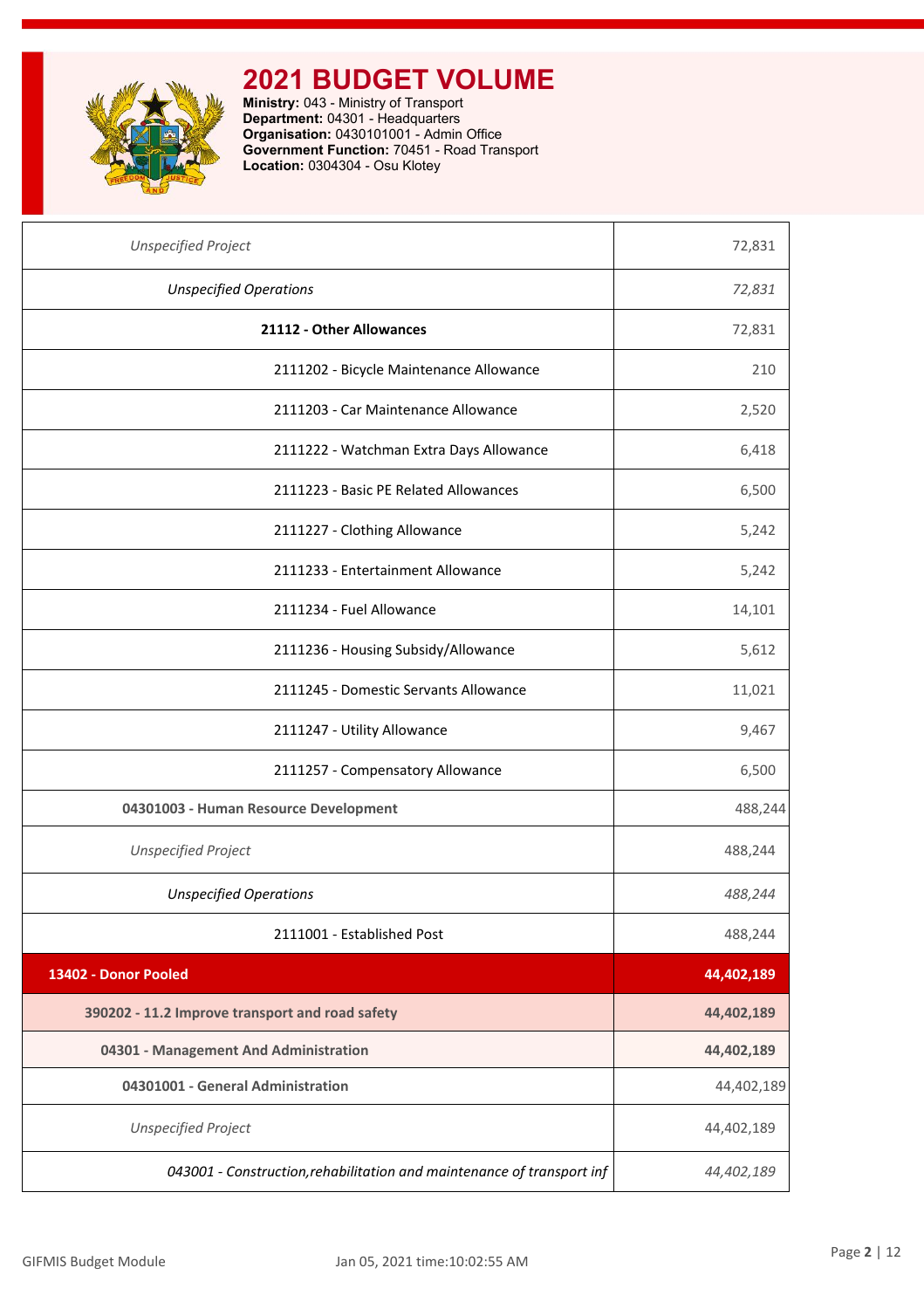

| 22109 - Special Services                   | 4,440,219  |
|--------------------------------------------|------------|
| 2210909 - Operational Enhancement Expenses | 4,440,219  |
| 31131 - Infrastructure Assets              | 39,961,970 |
| 3113112 - Harbour and Landing Sites        | 39,961,970 |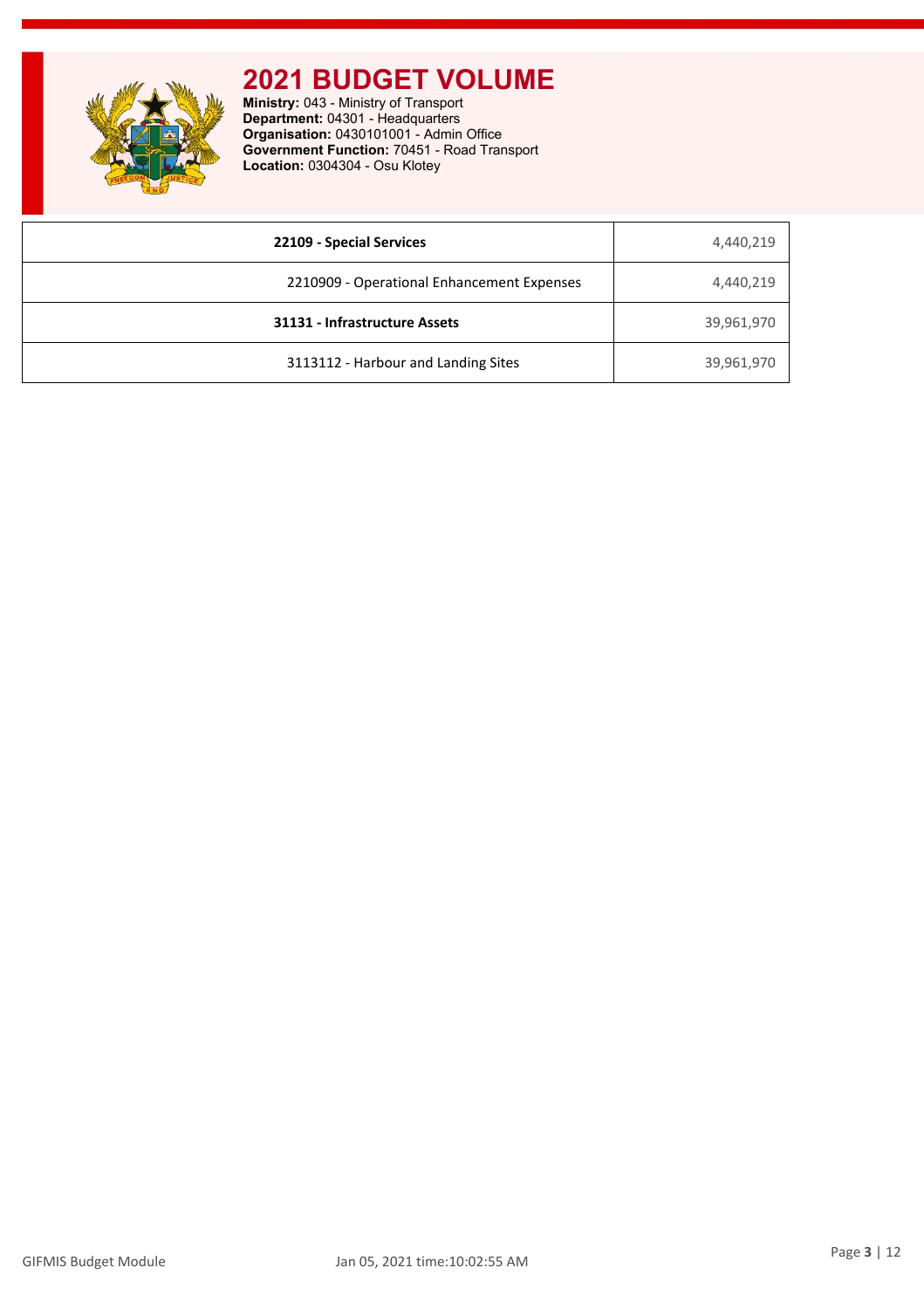<span id="page-4-0"></span>

**Ministry:** 043 - Ministry of Transport **Department:** 04302 - Government Technical Training Centre **Organisation:** 0430201001 - Admin Office **Government Function:** 70451 - Road Transport **Location:** 0304311 - Ayawaso West Wogon

| 0430201001 - Admin Office                                   | 240,340 |
|-------------------------------------------------------------|---------|
| 11001 - Central GoG & CF                                    | 240,340 |
| 390101 - Improve efficiency & effectiveness of road transpt | 42,850  |
| 04304 - Road Transport Management                           | 42,850  |
| 04304003 - Motor Vehicle Technical Training                 | 42,850  |
| <b>Unspecified Project</b>                                  | 42,850  |
| 085101 - Internal management of the organisation            | 42,850  |
| 22106 - Repairs and Maintenance                             | 42,850  |
| 2210602 - Repairs of Residential Build                      | 20,000  |
| 2210603 - Repairs of Office Buildings                       | 22,850  |
| <b>Unspecified Policy</b>                                   | 197,490 |
| 04304 - Road Transport Management                           | 197,490 |
| 04304003 - Motor Vehicle Technical Training                 | 197,490 |
| <b>Unspecified Project</b>                                  | 197,490 |
| <b>Unspecified Operations</b>                               | 197,490 |
| 2111001 - Established Post                                  | 197,490 |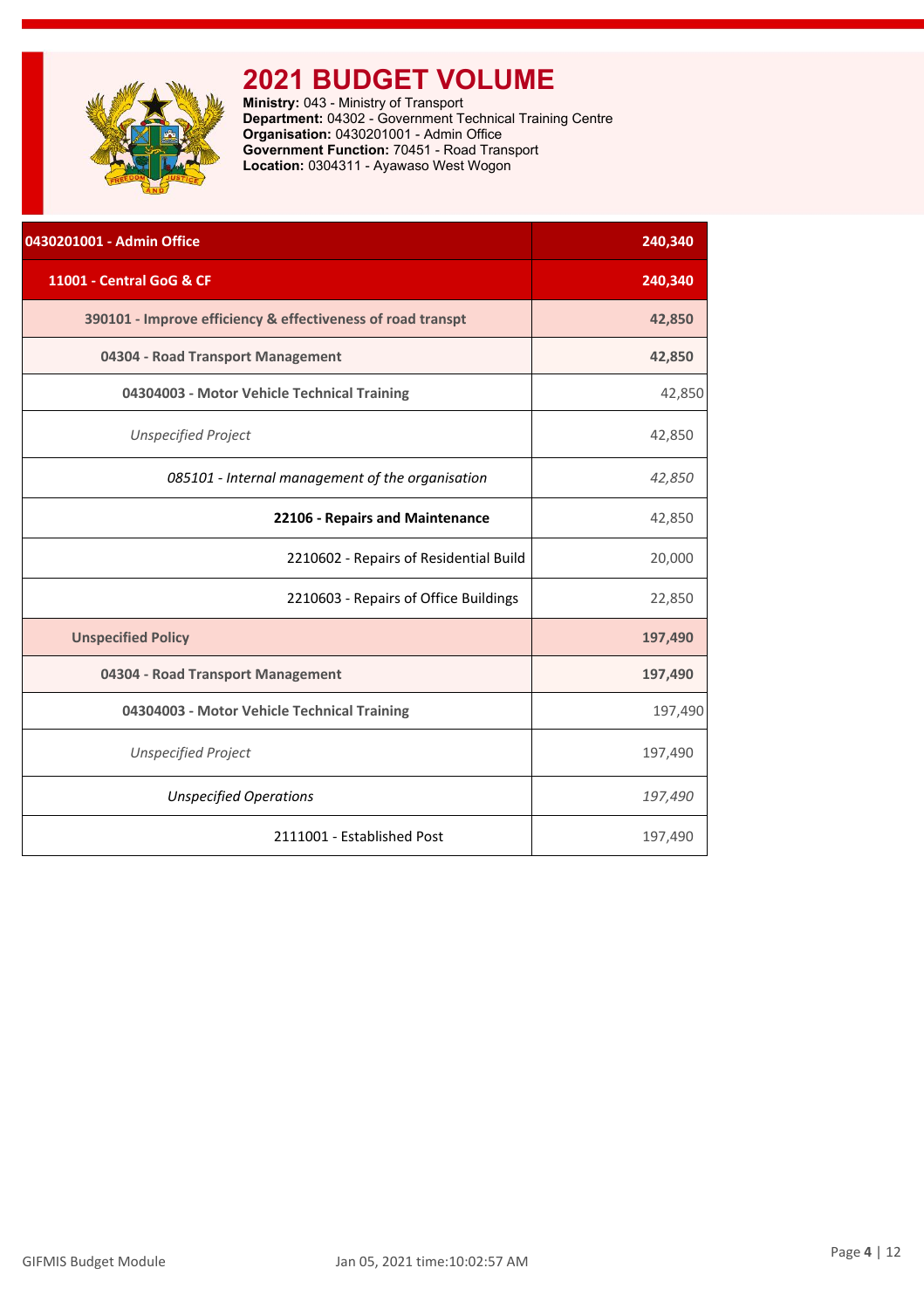<span id="page-5-0"></span>

| 0430301001 - Admin Office                                                     | 28,849,821 |
|-------------------------------------------------------------------------------|------------|
| 12200 - Non Tax Revenue (NTR) Sources Retained - IGF                          | 28,849,821 |
| 390101 - Improve efficiency & effectiveness of road transpt infrasture & serv | 16,843,963 |
| 04304 - Road Transport Management                                             | 16,843,963 |
| 04304001 - Registration And Licensing                                         | 16,843,963 |
| <b>Unspecified Project</b>                                                    | 16,843,963 |
| 085101 - Internal management of the organisation                              | 16,843,963 |
| 22101 - Materials and Office Consumables                                      | 9,655,514  |
| 2210101 - Printed Material and Stationery                                     | 504,204    |
| 2210102 - Office Facilities, Supplies and Accessories                         | 8,705,328  |
| 2210103 - Refreshment Items                                                   | 170,760    |
| 2210104 - Medical Supplies                                                    | 43,750     |
| 2210107 - Electrical Accessories                                              | 123,187    |
| 2210109 - Spare Parts                                                         | 80,513     |
| 2210111 - Other Office Materials and Consumables                              | 27,773     |
| 22102 - Utilities                                                             | 802,021    |
| 2210201 - Electricity charges                                                 | 318,808    |
| 2210202 - Water                                                               | 53,900     |
| 2210203 - Telecommunications                                                  | 63,785     |
| 2210204 - Postal Charges                                                      | 22,729     |
| 2210205 - Sanitation Charges                                                  | 342,799    |
| 22103 - General Cleaning                                                      | 56,057     |
| 2210301 - Cleaning Materials                                                  | 56,057     |
| 22104 - Rentals/Lease                                                         | 7,461      |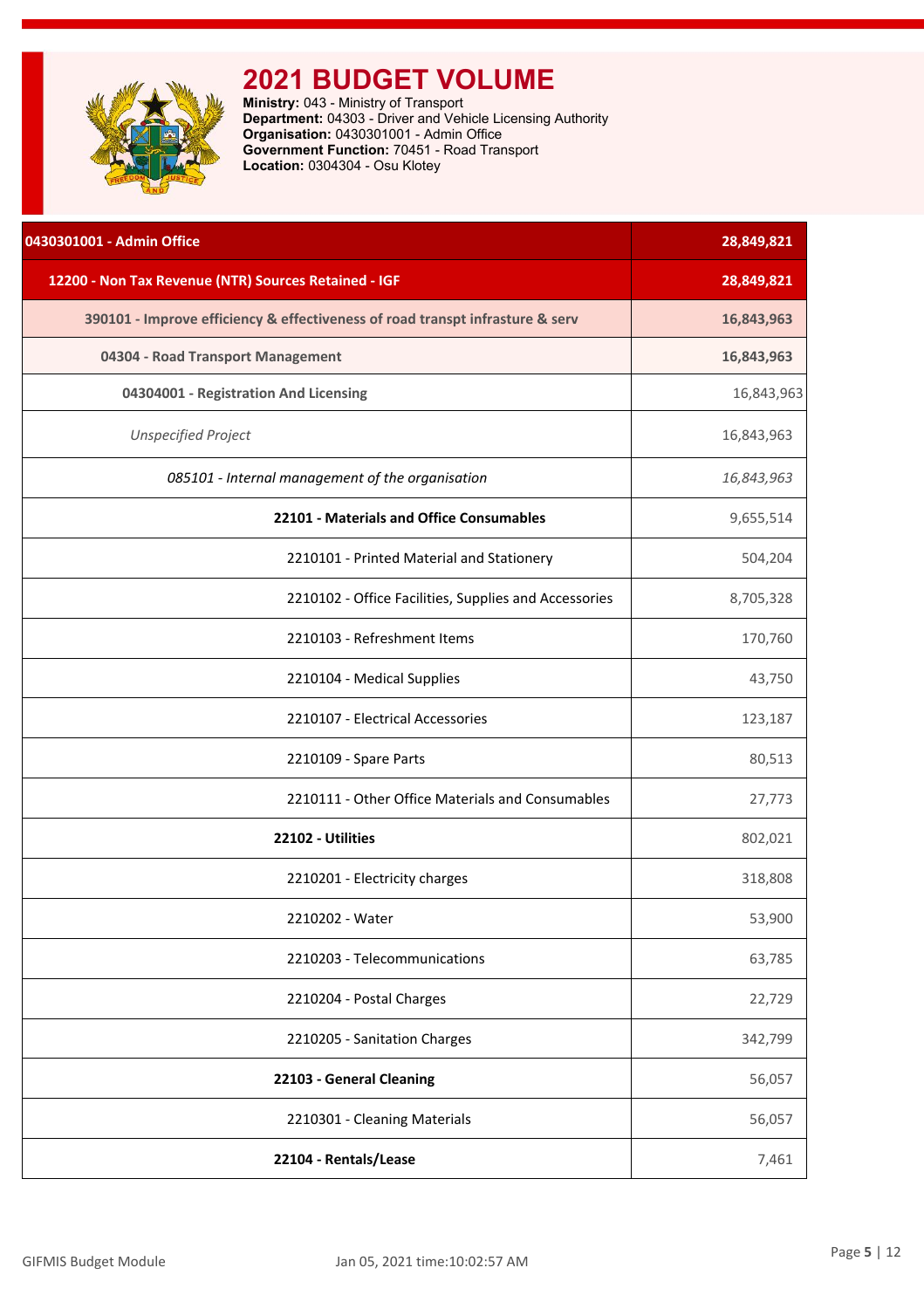

| 2210403 - Rental of Office Equipment                  | 7,461     |
|-------------------------------------------------------|-----------|
| 22105 - Travel and Transport                          | 728,263   |
| 2210502 - Maintenance and Repairs - Official Vehicles | 98,992    |
| 2210505 - Running Cost - Official Vehicles            | 340,739   |
| 2210509 - Other Travel and Transportation             | 93,502    |
| 2210511 - Local travel cost                           | 2,430     |
| 2210513 - Local Hotel Accommodation                   | 58,500    |
| 2210515 - Foreign Travel Cost and Expenses            | 134,100   |
| 22106 - Repairs and Maintenance                       | 1,020,099 |
| 2210602 - Repairs of Residential Buildings            | 2,623     |
| 2210603 - Repairs of Office Buildings                 | 234,522   |
| 2210604 - Maintenance of Furniture and Fixtures       | 24,225    |
| 2210605 - Maintenance of Machinery and Plant          | 109,096   |
| 2210621 - Security Gardgets                           | 123,330   |
| 2210622 - Maintenance of Computer Software            | 365,309   |
| 2210623 - Maintenance of Office Equipment             | 160,994   |
| 22107 - Training, Seminar and Conference Cost         | 89,338    |
| 2210704 - Hire of Venue                               | 17,688    |
| 2210709 - Seminars/Conferences/Workshops - Dome       | 71,650    |
| 22108 - Consultancy Expenses                          | 60,000    |
| 2210801 - Local Consultants Fees (Companies)          | 60,000    |
| 22109 - Special Services                              | 541,631   |
| 2210909 - Operational Enhancement Expenses            | 292,136   |
| 2210910 - Trade Promotion / Publicity                 | 249,496   |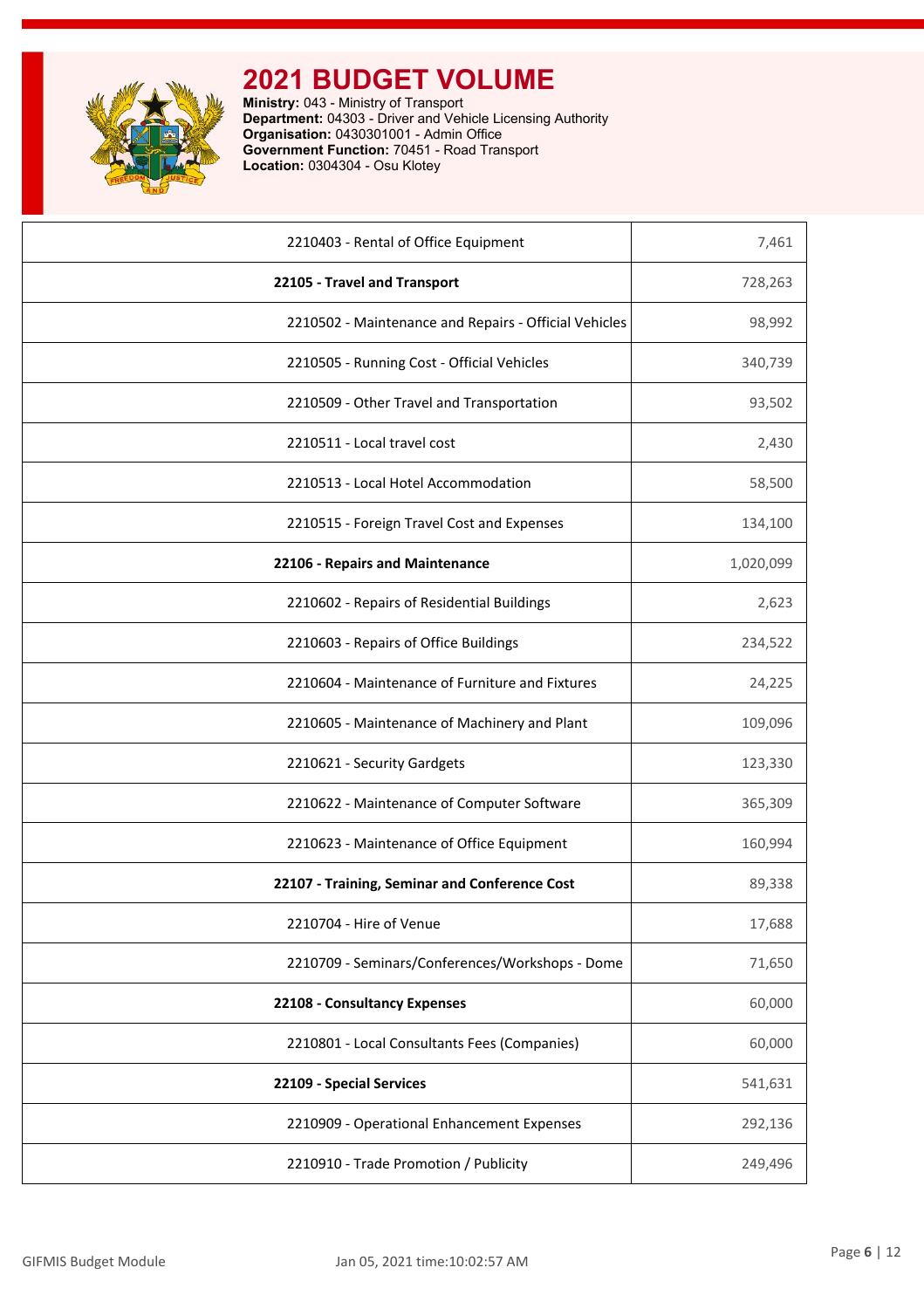

| 22111 - Other Charges and Fees<br>2,463,436<br>97,351<br>2211101 - Bank Charges<br>2211103 - Audit Fees<br>57,458<br>2211109 - Participation Fee on Loans<br>2,308,627<br>22112 - Emergency Services<br>420,143<br>420,143<br>2211203 - Emergency Works<br>31112 - Nonresidential buildings<br>800,000<br>3111255 - WIP - Office Buildings<br>800,000<br>31122 - Other machinery and equipment<br>200,000<br>3112204 - Networking and ICT Equipments<br>100,000<br>3112211 - Office Equipment<br>100,000<br><b>Unspecified Policy</b><br>12,005,858<br>04301 - Management And Administration<br>12,005,858<br>04301003 - Human Resource Development<br>12,005,858<br><b>Unspecified Project</b><br>12,005,858<br><b>Unspecified Operations</b><br>12,005,858<br>2111001 - Established Post<br>4,055,423<br>21111 - Non Established Post<br>144,546<br>2111104 - Recruitment<br>144,546<br>21112 - Other Allowances<br>7,805,889<br>2111203 - Car Maintenance Allowance<br>3,599<br>2111215 - Rations<br>28,200<br>2111222 - Watchman Extra Days Allowance<br>12,637<br>2111223 - Basic PE Related Allowances<br>7,603,959 |  |
|---------------------------------------------------------------------------------------------------------------------------------------------------------------------------------------------------------------------------------------------------------------------------------------------------------------------------------------------------------------------------------------------------------------------------------------------------------------------------------------------------------------------------------------------------------------------------------------------------------------------------------------------------------------------------------------------------------------------------------------------------------------------------------------------------------------------------------------------------------------------------------------------------------------------------------------------------------------------------------------------------------------------------------------------------------------------------------------------------------------------------|--|
|                                                                                                                                                                                                                                                                                                                                                                                                                                                                                                                                                                                                                                                                                                                                                                                                                                                                                                                                                                                                                                                                                                                           |  |
|                                                                                                                                                                                                                                                                                                                                                                                                                                                                                                                                                                                                                                                                                                                                                                                                                                                                                                                                                                                                                                                                                                                           |  |
|                                                                                                                                                                                                                                                                                                                                                                                                                                                                                                                                                                                                                                                                                                                                                                                                                                                                                                                                                                                                                                                                                                                           |  |
|                                                                                                                                                                                                                                                                                                                                                                                                                                                                                                                                                                                                                                                                                                                                                                                                                                                                                                                                                                                                                                                                                                                           |  |
|                                                                                                                                                                                                                                                                                                                                                                                                                                                                                                                                                                                                                                                                                                                                                                                                                                                                                                                                                                                                                                                                                                                           |  |
|                                                                                                                                                                                                                                                                                                                                                                                                                                                                                                                                                                                                                                                                                                                                                                                                                                                                                                                                                                                                                                                                                                                           |  |
|                                                                                                                                                                                                                                                                                                                                                                                                                                                                                                                                                                                                                                                                                                                                                                                                                                                                                                                                                                                                                                                                                                                           |  |
|                                                                                                                                                                                                                                                                                                                                                                                                                                                                                                                                                                                                                                                                                                                                                                                                                                                                                                                                                                                                                                                                                                                           |  |
|                                                                                                                                                                                                                                                                                                                                                                                                                                                                                                                                                                                                                                                                                                                                                                                                                                                                                                                                                                                                                                                                                                                           |  |
|                                                                                                                                                                                                                                                                                                                                                                                                                                                                                                                                                                                                                                                                                                                                                                                                                                                                                                                                                                                                                                                                                                                           |  |
|                                                                                                                                                                                                                                                                                                                                                                                                                                                                                                                                                                                                                                                                                                                                                                                                                                                                                                                                                                                                                                                                                                                           |  |
|                                                                                                                                                                                                                                                                                                                                                                                                                                                                                                                                                                                                                                                                                                                                                                                                                                                                                                                                                                                                                                                                                                                           |  |
|                                                                                                                                                                                                                                                                                                                                                                                                                                                                                                                                                                                                                                                                                                                                                                                                                                                                                                                                                                                                                                                                                                                           |  |
|                                                                                                                                                                                                                                                                                                                                                                                                                                                                                                                                                                                                                                                                                                                                                                                                                                                                                                                                                                                                                                                                                                                           |  |
|                                                                                                                                                                                                                                                                                                                                                                                                                                                                                                                                                                                                                                                                                                                                                                                                                                                                                                                                                                                                                                                                                                                           |  |
|                                                                                                                                                                                                                                                                                                                                                                                                                                                                                                                                                                                                                                                                                                                                                                                                                                                                                                                                                                                                                                                                                                                           |  |
|                                                                                                                                                                                                                                                                                                                                                                                                                                                                                                                                                                                                                                                                                                                                                                                                                                                                                                                                                                                                                                                                                                                           |  |
|                                                                                                                                                                                                                                                                                                                                                                                                                                                                                                                                                                                                                                                                                                                                                                                                                                                                                                                                                                                                                                                                                                                           |  |
|                                                                                                                                                                                                                                                                                                                                                                                                                                                                                                                                                                                                                                                                                                                                                                                                                                                                                                                                                                                                                                                                                                                           |  |
|                                                                                                                                                                                                                                                                                                                                                                                                                                                                                                                                                                                                                                                                                                                                                                                                                                                                                                                                                                                                                                                                                                                           |  |
|                                                                                                                                                                                                                                                                                                                                                                                                                                                                                                                                                                                                                                                                                                                                                                                                                                                                                                                                                                                                                                                                                                                           |  |
|                                                                                                                                                                                                                                                                                                                                                                                                                                                                                                                                                                                                                                                                                                                                                                                                                                                                                                                                                                                                                                                                                                                           |  |
|                                                                                                                                                                                                                                                                                                                                                                                                                                                                                                                                                                                                                                                                                                                                                                                                                                                                                                                                                                                                                                                                                                                           |  |
|                                                                                                                                                                                                                                                                                                                                                                                                                                                                                                                                                                                                                                                                                                                                                                                                                                                                                                                                                                                                                                                                                                                           |  |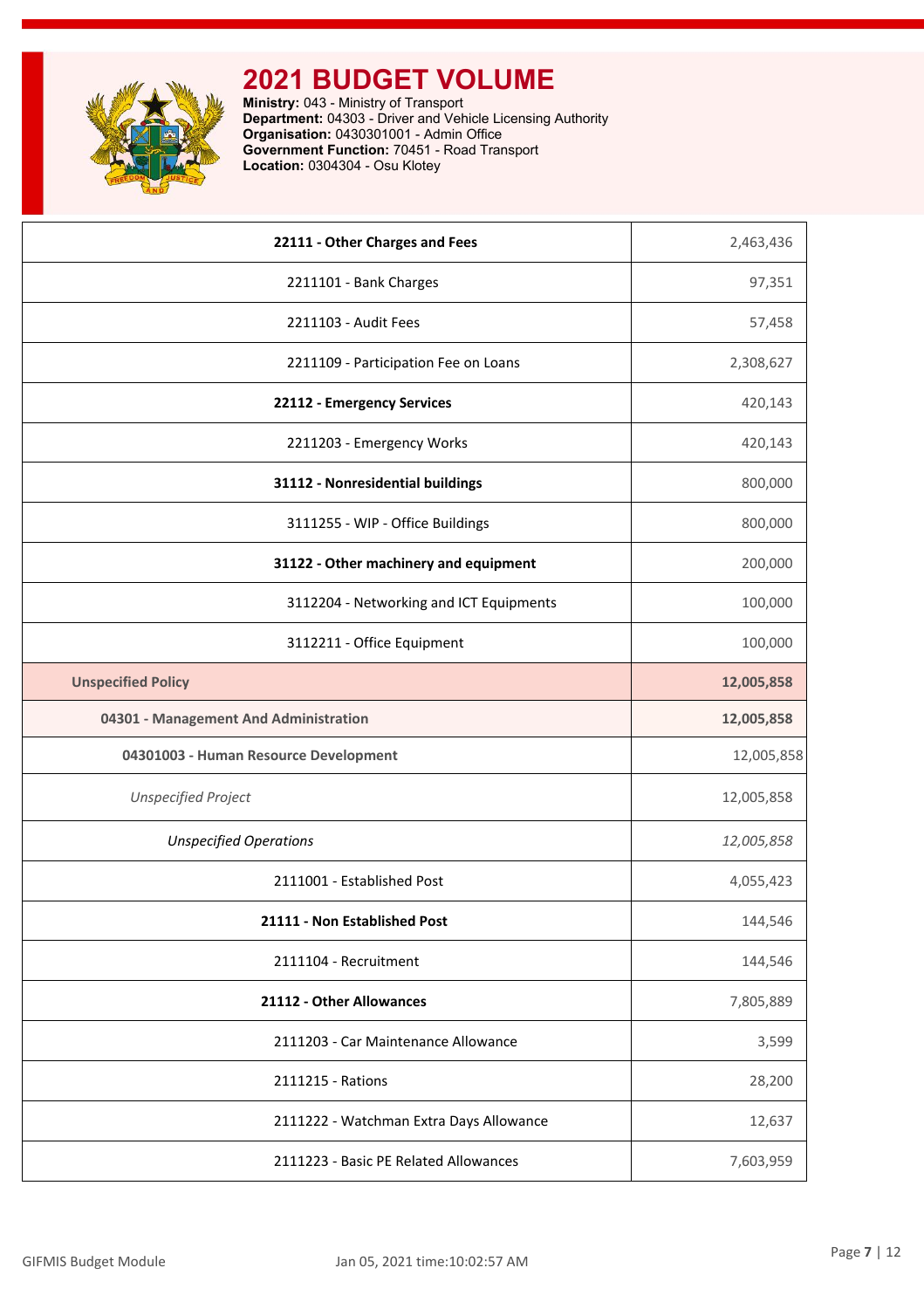

| 2111233 - Entertainment Allowance     | 11,567 |
|---------------------------------------|--------|
| 2111236 - Housing Subsidy/Allowance   | 63,629 |
| 2111237 - Risk Allowance              | 5,183  |
| 2111242 - Travel Allowance            | 31,100 |
| 2111245 - Domestic Servants Allowance | 9,181  |
| 2111247 - Utility Allowance           | 16,100 |
| 2111249 - Responsibility Allowance    | 20,733 |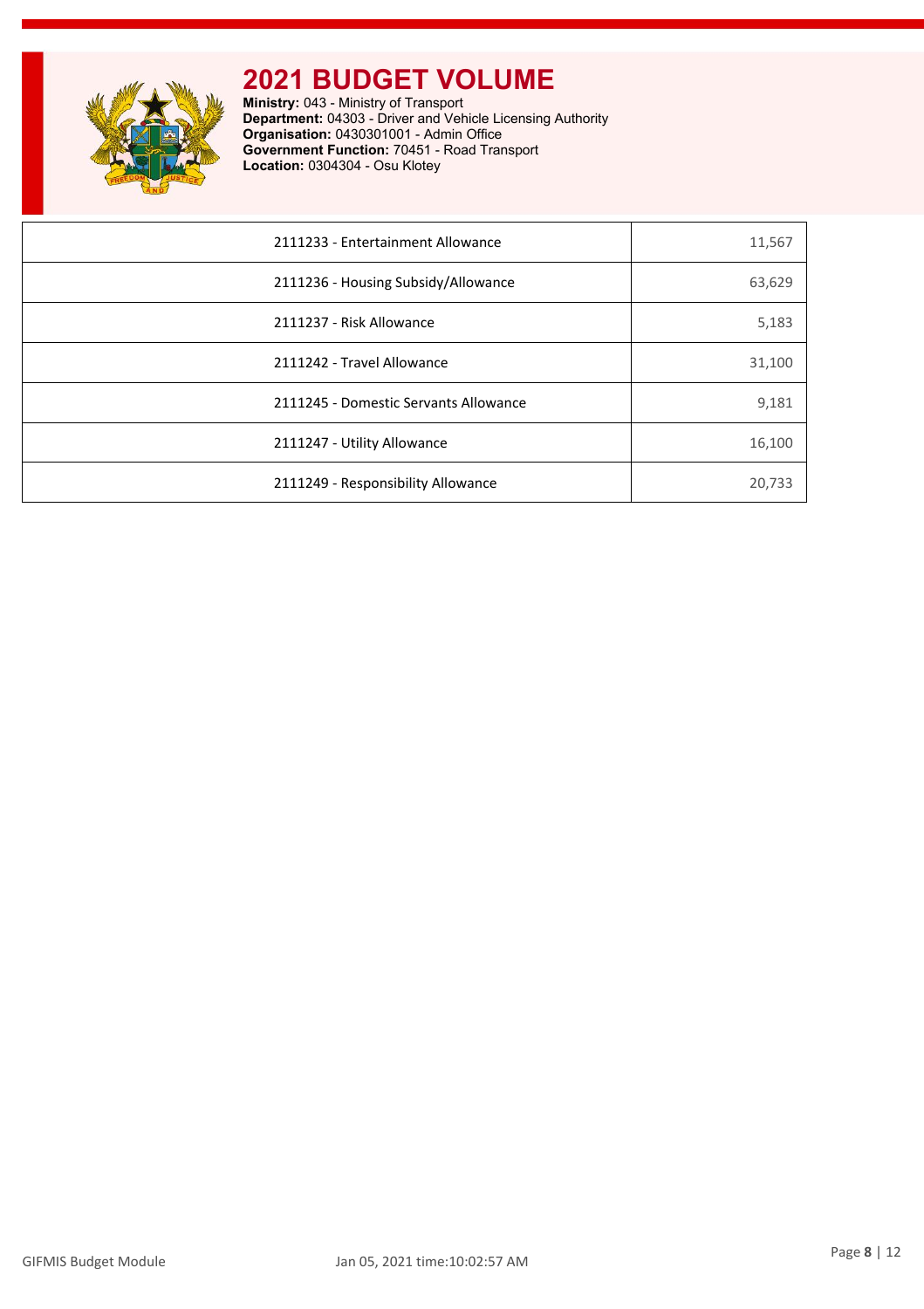<span id="page-9-0"></span>

| 0430401001 - Admin Office                                  | 6,789,969 |
|------------------------------------------------------------|-----------|
| 11001 - Central GoG & CF                                   | 1,025,636 |
| <b>Unspecified Policy</b>                                  | 1,025,636 |
| 04304 - Road Transport Management                          | 1,025,636 |
| 04304002 - Road Safety Management                          | 1,025,636 |
| <b>Unspecified Project</b>                                 | 1,025,636 |
| <b>Unspecified Operations</b>                              | 1,025,636 |
| 2111001 - Established Post                                 | 1,009,971 |
| 21112 - Other Allowances                                   | 15,665    |
| 2111213 - Watchman Allowance                               | 3,209     |
| 2111233 - Entertainment Allowance                          | 2,621     |
| 2111236 - Housing Subsidy/Allowance                        | 3,317     |
| 2111245 - Domestic Servants Allowance                      | 5,510     |
| 2111247 - Utility Allowance                                | 1,008     |
| 12200 - Non Tax Revenue (NTR) Sources Retained - IGF       | 5,764,334 |
| 390202 - 11.2 Improve transport and road safety            | 5,764,334 |
| 04304 - Road Transport Management                          | 5,764,334 |
| 04304002 - Road Safety Management                          | 5,764,334 |
| <b>Unspecified Project</b>                                 | 5,764,334 |
| 043004 - Road Safety Management, Enforcement and Education | 3,554,844 |
| 22107 - Training, Seminar and Conference Cost              | 2,323,123 |
| 2210711 - Public Education and Sensitization               | 2,323,123 |
| 31112 - Nonresidential buildings                           | 300,130   |
| 3111204 - Office Buildings                                 | 300,130   |
| 31121 - Transport equipment                                | 900,000   |
| 3112101 - Motor Vehicle                                    | 900,000   |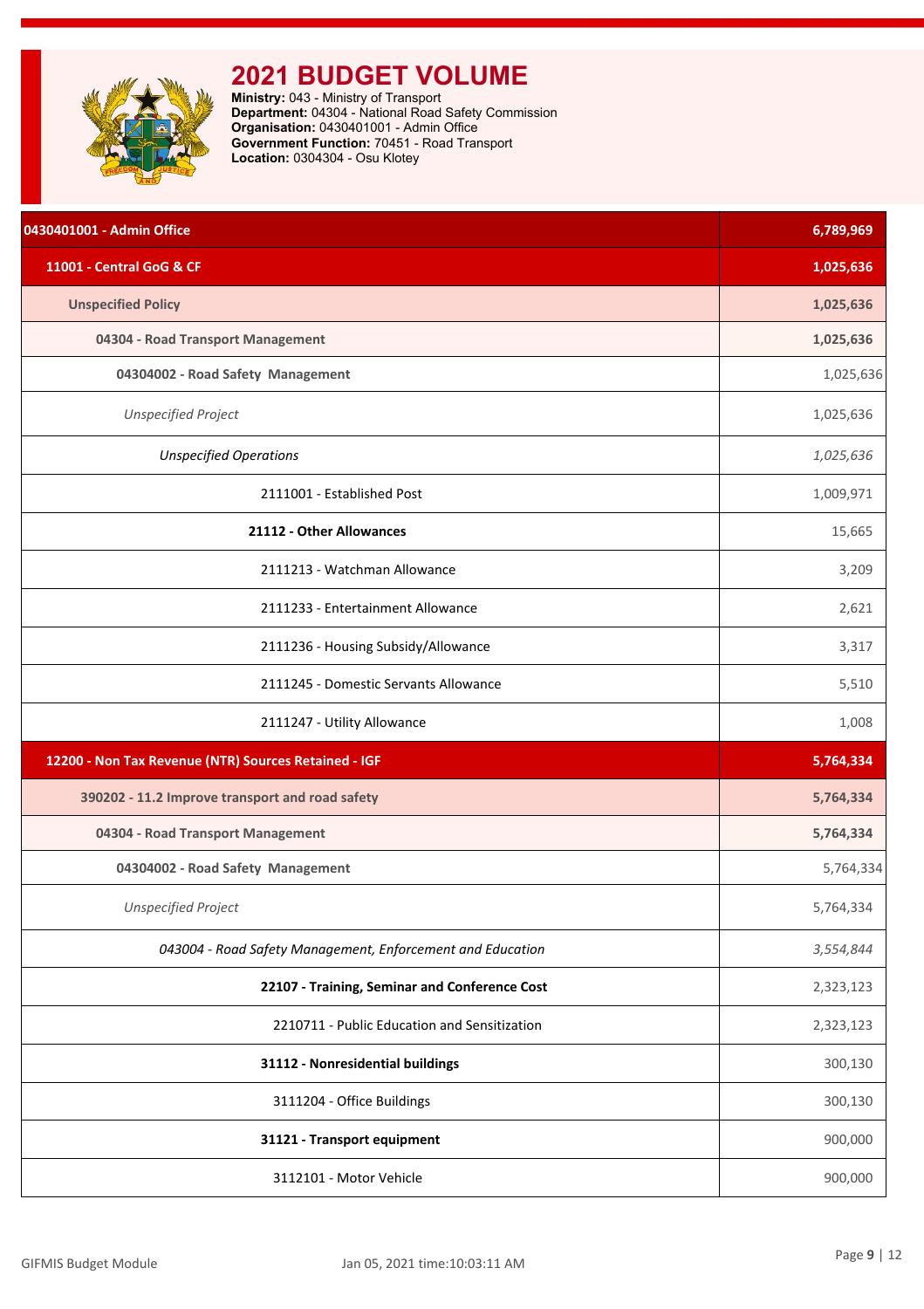

| 31122 - Other machinery and equipment                   | 31,591  |
|---------------------------------------------------------|---------|
| 3112204 - Networking and ICT Equipments                 | 31,591  |
| 085103 - Procurement of Office supplies and consumables | 553,540 |
| 22101 - Materials and Office Consumables                | 50,000  |
| 2210101 - Printed Material and Stationery               | 25,000  |
| 2210117 - Teaching and Learning Materials               | 25,000  |
| 22102 - Utilities                                       | 109,300 |
| 2210201 - Electricity charges                           | 36,000  |
| 2210202 - Water                                         | 3,000   |
| 2210203 - Telecommunications                            | 31,000  |
| 2210205 - Sanitation Charges                            | 16,800  |
| 2210206 - Armed Guard and Security                      | 22,500  |
| 22103 - General Cleaning                                | 42,000  |
| 2210302 - Contract Cleaning Service Charges             | 42,000  |
| 22105 - Travel and Transport                            | 84,850  |
| 2210502 - Maintenance and Repairs - Official Vehicles   | 12,750  |
| 2210503 - Fuel and Lubricants - Official Vehicles       | 65,100  |
| 2210509 - Other Travel and Transportation               | 7,000   |
| 22106 - Repairs and Maintenance                         | 18,000  |
| 2210606 - Maintenance of General Equipment              | 8,000   |
| 2210622 - Maintenance of Computer Software              | 5,000   |
| 2210623 - Maintenance of Office Equipment               | 5,000   |
| 22107 - Training, Seminar and Conference Cost           | 72,058  |
| 2210707 - Recruitment Expenses                          | 17,500  |
| 2210710 - Staff Development                             | 54,558  |
| 22108 - Consultancy Expenses                            | 40,707  |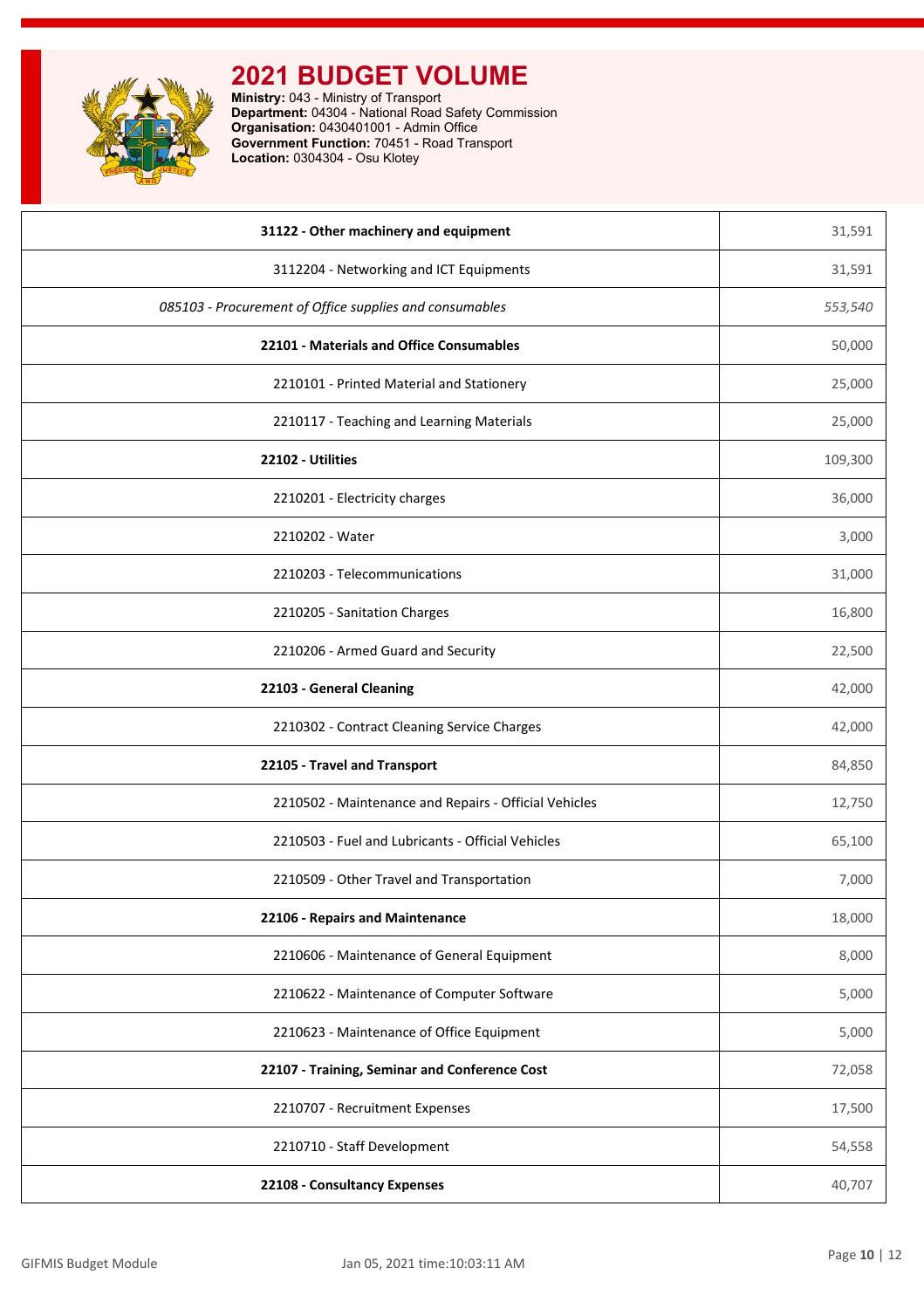

| 2210805 - Consultants Materials and Consumables                     | 40,707  |
|---------------------------------------------------------------------|---------|
| 22111 - Other Charges and Fees                                      | 75,375  |
| 2211111 - Medical Claims- Medicines                                 | 75,375  |
| 22113 - Insurance Premium                                           | 61,250  |
| 2211304 - Insurance of Vehicles                                     | 61,250  |
| 085501 - Internal Audit Operations                                  | 30,788  |
| 22105 - Travel and Transport                                        | 30,788  |
| 2210509 - Other Travel and Transportation                           | 30,788  |
| 085601 - Planning and Policy Formulation                            | 490,000 |
| 22107 - Training, Seminar and Conference Cost                       | 221,250 |
| 2210701 - Training Materials                                        | 31,250  |
| 2210702 - Seminars/Conferences/Workshops/Meetings Expenses - Foreig | 167,500 |
| 2210711 - Public Education and Sensitization                        | 22,500  |
| 22108 - Consultancy Expenses                                        | 268,750 |
| 2210801 - Local Consultants Fees (Companies)                        | 87,500  |
| 2210803 - Other Consultancy Expenses                                | 181,250 |
| 085801 - Research and Development                                   | 640,062 |
| 22105 - Travel and Transport                                        | 226,750 |
| 2210509 - Other Travel and Transportation                           | 144,500 |
| 2210511 - Local travel cost                                         | 82,250  |
| 22106 - Repairs and Maintenance                                     | 96,807  |
| 2210622 - Maintenance of Computer Software                          | 96,807  |
| 22108 - Consultancy Expenses                                        | 316,505 |
| 2210801 - Local Consultants Fees (Companies)                        | 242,225 |
| 2210803 - Other Consultancy Expenses                                | 74,280  |
| 086203 - Information, Education and Communication                   | 254,500 |